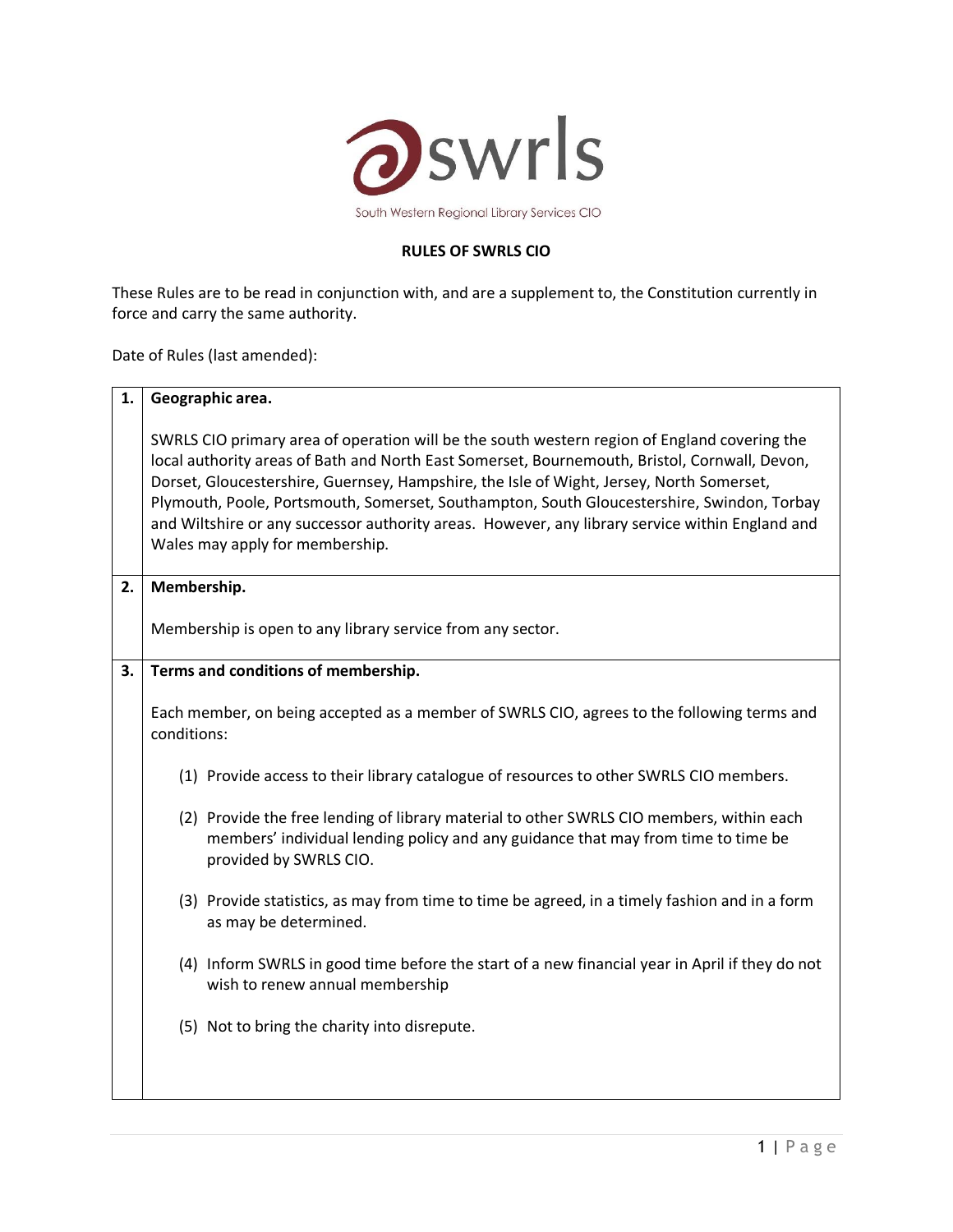| 4. | <b>Election of trustees.</b> |                                                                                                                                                                                                                                                                                                                                                                                                                                                                                     |  |
|----|------------------------------|-------------------------------------------------------------------------------------------------------------------------------------------------------------------------------------------------------------------------------------------------------------------------------------------------------------------------------------------------------------------------------------------------------------------------------------------------------------------------------------|--|
|    |                              | (1) Officers:                                                                                                                                                                                                                                                                                                                                                                                                                                                                       |  |
|    |                              | The following officers will be elected by the membership and in accordance with clause<br>13 of the Constitution:<br>Chair;<br>٠<br>Secretary;<br>Treasurer.                                                                                                                                                                                                                                                                                                                        |  |
|    |                              | The trustees shall, from within their number, elect a vice chair to serve as long as that<br>trustee has been appointed for or on an annual basis as the trustees so determine. The<br>officers do not need to represent a particular library sector and can be independent of<br>those sectors.                                                                                                                                                                                    |  |
|    |                              | (2) Ordinary trustees:                                                                                                                                                                                                                                                                                                                                                                                                                                                              |  |
|    |                              | There will be up to 9 'ordinary trustees'. Three must represent public libraries and three<br>must represent academic, special or other libraries. Three may come from any<br>background, including a non-library background. They will be appointed in accordance<br>with Clause 13 of the Constitution.                                                                                                                                                                           |  |
| 5. |                              | <b>Attendance at Trustee Board meetings.</b>                                                                                                                                                                                                                                                                                                                                                                                                                                        |  |
|    |                              | (1) By application:                                                                                                                                                                                                                                                                                                                                                                                                                                                                 |  |
|    |                              | (a) up to 3 members and one non-member may attend each Trustee Board meeting;                                                                                                                                                                                                                                                                                                                                                                                                       |  |
|    |                              | (b) application should be made in writing to the Secretary and received no later than 14<br>days before the meeting. Applications to attend meetings may be declined by the<br>trustees. Applicants will be informed of that decision within 7 days of applying and is<br>final;                                                                                                                                                                                                    |  |
|    |                              | (c) members attending may request permission to speak on any issue being discussed<br>(unless confidential), or asked to do so by a trustee, and may raise items of any other<br>business. Requests to speak and items of any other business must be made in writing<br>and received by the Secretary no later than 7 days before the meeting. Requests may<br>be declined by the trustees. Members attending will be informed of that decision<br>before the meeting and is final; |  |
|    |                              | (d) non-members attending may not speak on any issue being discussed, unless asked to<br>do so by a trustee, nor raise items of any other business;                                                                                                                                                                                                                                                                                                                                 |  |
|    |                              | (e) those attending may not vote on any issue;                                                                                                                                                                                                                                                                                                                                                                                                                                      |  |
|    |                              | (f) those attending may be asked to leave the meeting if a confidential issue and/or an<br>item involving their library service is being discussed;                                                                                                                                                                                                                                                                                                                                 |  |